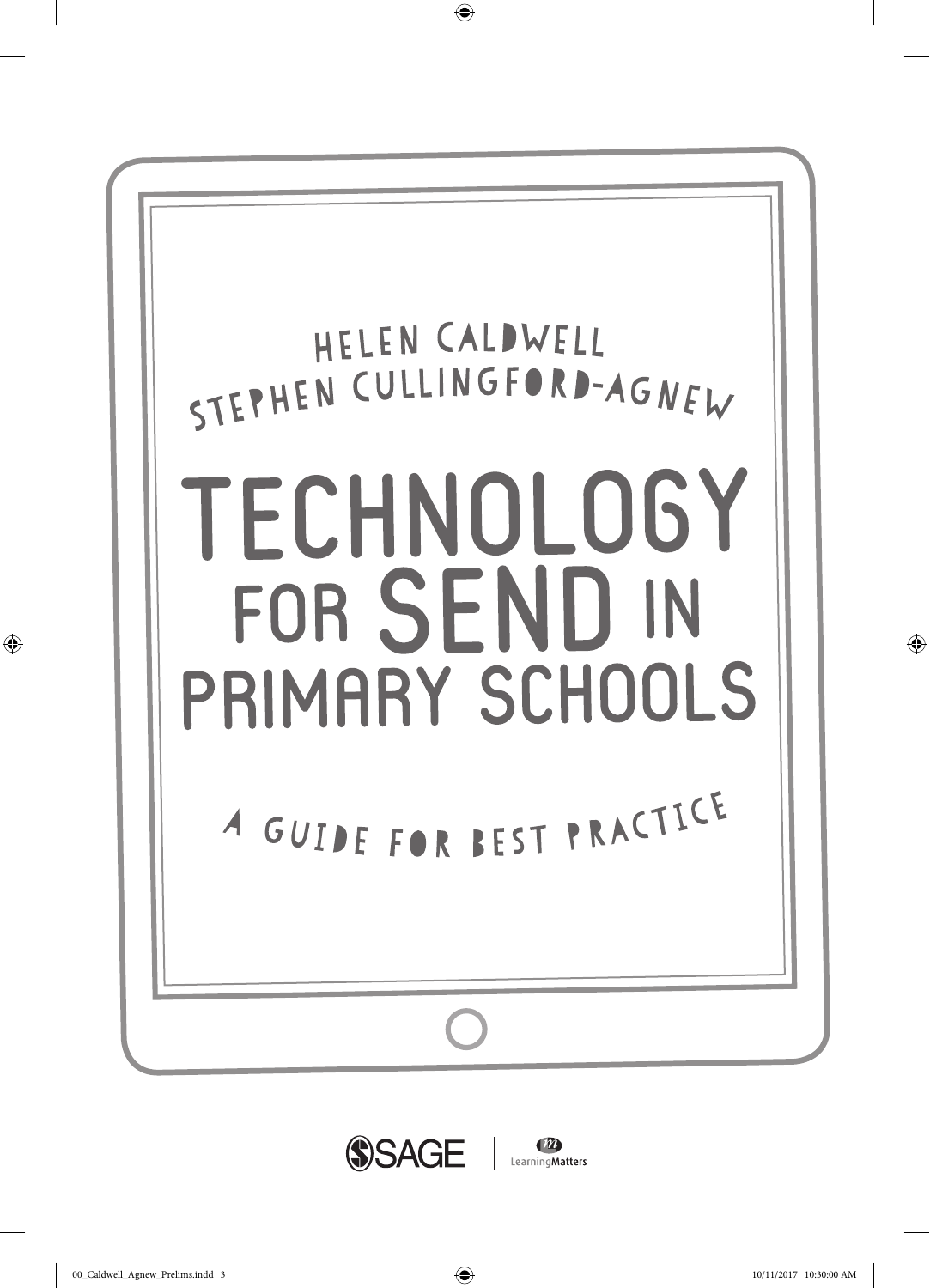



 $\bm \Theta$ 

Learning Matters An imprint of SAGE Publications Ltd 1 Oliver's Yard 55 City Road London EC1Y 1SP

SAGE Publications Inc. 2455 Teller Road Thousand Oaks, California 91320

SAGE Publications India Pvt Ltd B 1/I 1 Mohan Cooperative Industrial Area Mathura Road New Delhi 110 044

SAGE Publications Asia-Pacific Pte Ltd 3 Church Street #10-04 Samsung Hub Singapore 049483

⊕

 2017 Editorial matter Helen Caldwell, Steve Cullingford-Agnew, Kim Avery, Kim Calvert, Jean Edwards, Amy Follows, John Galloway, Heather Green, Claire Guthrie, Rebecca Heaton, Richard Hirstwood, Kara Lawson, Sally Paveley, Neil Smith, Jenni Smith, Emma Whewell, Deborah Wilkinson, Karen Woolley

Apart from any fair dealing for the purposes of research or private study, or criticism or review, as permitted under the Copyright, Designs and Patents Act 1988, this publication may be reproduced, stored or transmitted in any form, or by any means, only with the prior permission in writing of the publishers, or in the case of reprographic reproduction, in accordance with the terms of licences issued by the Copyright Licensing Agency. Enquiries concerning reproduction outside those terms should be sent to the publishers.

Editor: Amy Thornton Production controller: Chris Marke Project management: Deer Park Productions Marketing manager: Lorna Patkai Cover design: Wendy Scott Typeset by: C&M Digitals (P) Ltd, Chennai, India Printed in the UK

**Library of Congress Control Number: 2017950168**

#### **British Library Cataloguing in Publication Data**

A catalogue record for this book is available from the British Library.

ISBN 978-1-5264-0236-3 (pbk) ISBN 978-1-5264-0235-6

At SAGE we take sustainability seriously. Most of our products are printed in the UK using FSC papers and boards. When we print overseas we ensure sustainable papers are used as measured by the PREPS grading system. We undertake an annual audit to monitor our sustainability.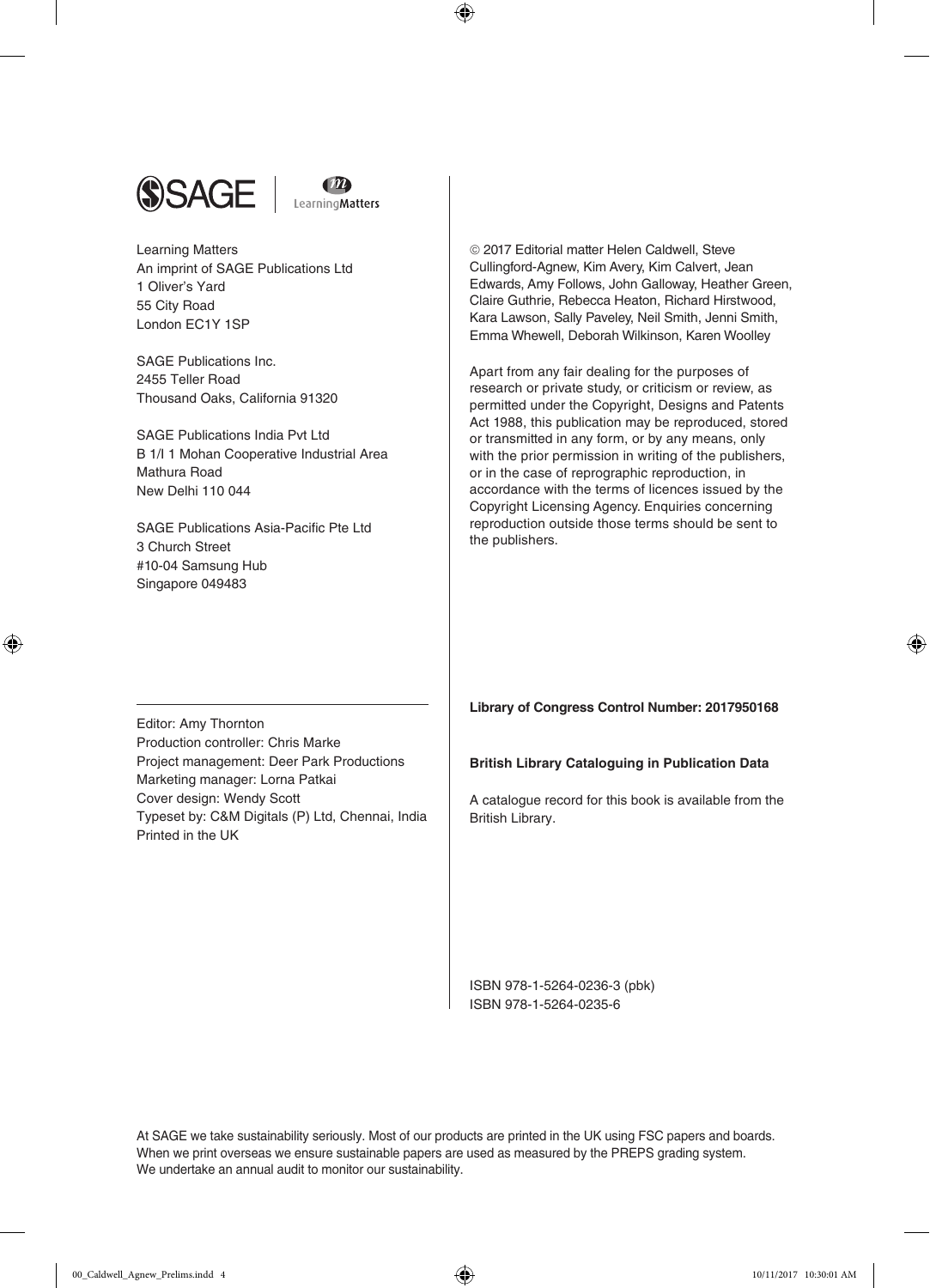# CONTENTS

 $\overline{\phantom{a}}$ 

 $\bigoplus$ 

| About the authors and contributors<br>Acknowledgement<br>Foreword |                                                                                              | vii<br>хi<br>xiii |
|-------------------------------------------------------------------|----------------------------------------------------------------------------------------------|-------------------|
|                                                                   | Introduction<br><b>Helen Caldwell</b>                                                        | 1                 |
| 1                                                                 | Multisensory storytelling<br>Richard Hirstwood                                               | $\overline{z}$    |
| $\overline{\mathbf{2}}$                                           | Literacy<br>Amy Follows and Kara Lawson                                                      | 23                |
| $\overline{\mathbf{3}}$                                           | Outdoor learning<br>Emma Whewell and Karen Woolley                                           | 41                |
| 4                                                                 | Music technology<br>Neil Smith and Jenni Smith                                               | 55                |
| 5                                                                 | Science<br>Heather Green and Deborah Wilkinson                                               | 68                |
| 6                                                                 | Design and Technology<br>Kim Avery and Steve Cullingford-Agnew                               | 84                |
| $\overline{1}$                                                    | Computing<br>John Galloway and Sally Paveley                                                 | 98                |
| 8                                                                 | Art<br>Rebecca Heaton and Jean Edwards                                                       | 119               |
| 9                                                                 | <b>PSHE</b><br>Claire Guthrie, in collaboration with Dalry Primary School,<br>North Ayrshire | 137               |
| Index                                                             |                                                                                              | 155               |

 $\bigoplus$ 

v

 $\mathbf{I}$ 

 $\bigoplus$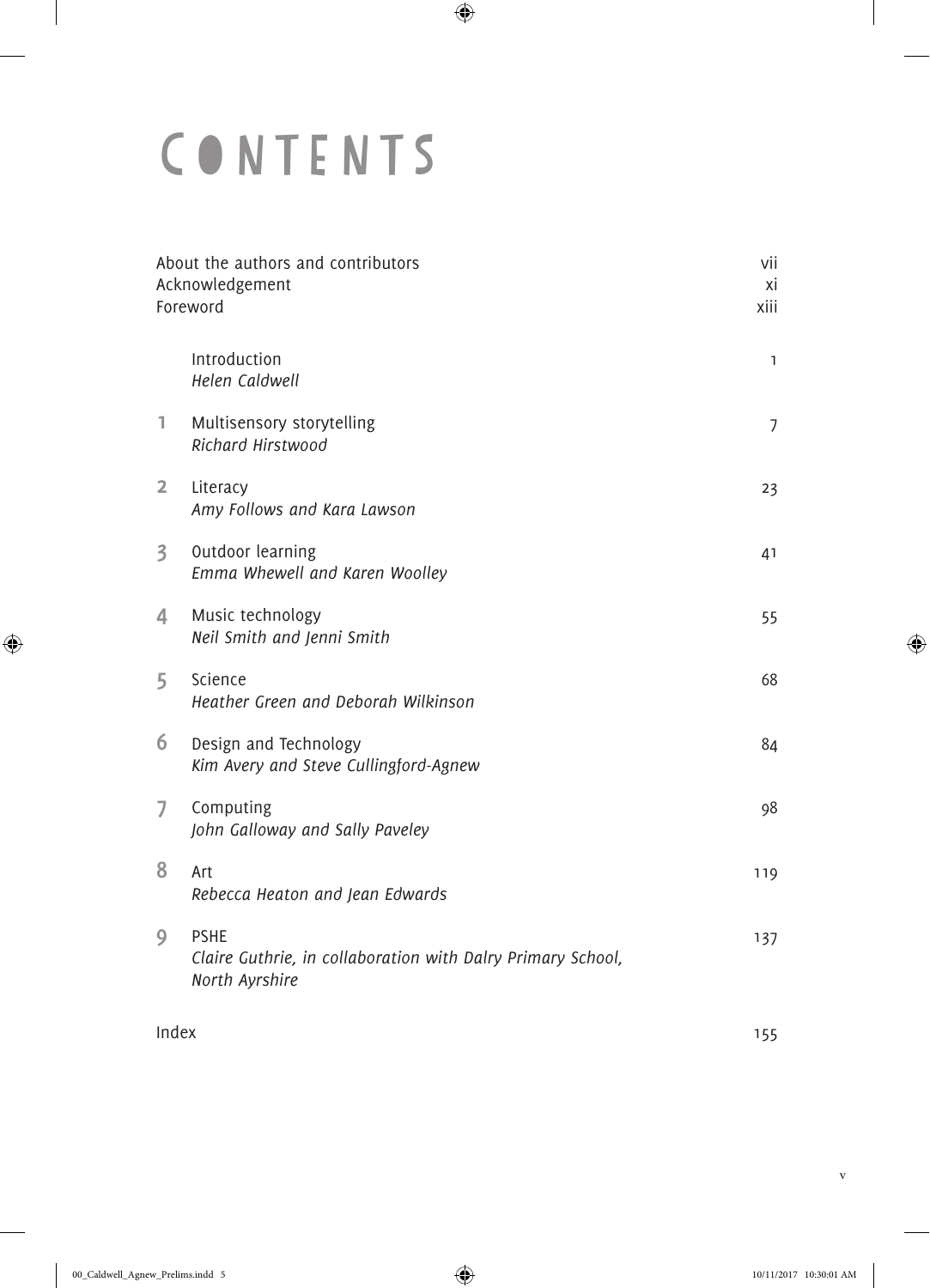# **Chapter 1** Multisensory storytelling Richard Hirstwood

# **Introduction**

⊕

Story-telling is an age-old tradition across human cultures worldwide. The spoken story began it all, retelling significant events, most likely supported with the tales being acted out. This was followed by a drawn version, typified by cave paintings. Sensory stories are therefore nothing new. What is new is the application of the fantastic technologies available to us now.

⊕

This chapter, then, will explore how technology is being used to develop narratives and, more especially, make these stories available to an audience whose communication needs are different, whether these differences stem from sensory losses such as vision, hearing or movement, or to those whose cognitive differences mean they require as much support as is available, and to those individuals who need more time and more repetition to grasp the concepts expressed. Indeed, everyone can enjoy and benefit from the impact that technology can bring to sensory stories.

First, what sensory stories are and why they are of benefit to learners with special educational needs and disabilities (SEND) will be briefly considered. The relevance of sensory stories and learning styles will then be explored. How sensory stories can be an even more effective teaching tool when reinforced with the appropriate and relevant use of technology matched to a learner's learning styles will be highlighted. Which environments are most suited to the delivery of sensory stories and why will also be discussed. Throughout this chapter, using case studies, different ways of using sensory stories reinforced by technology with pupils with SEND will be suggested.

7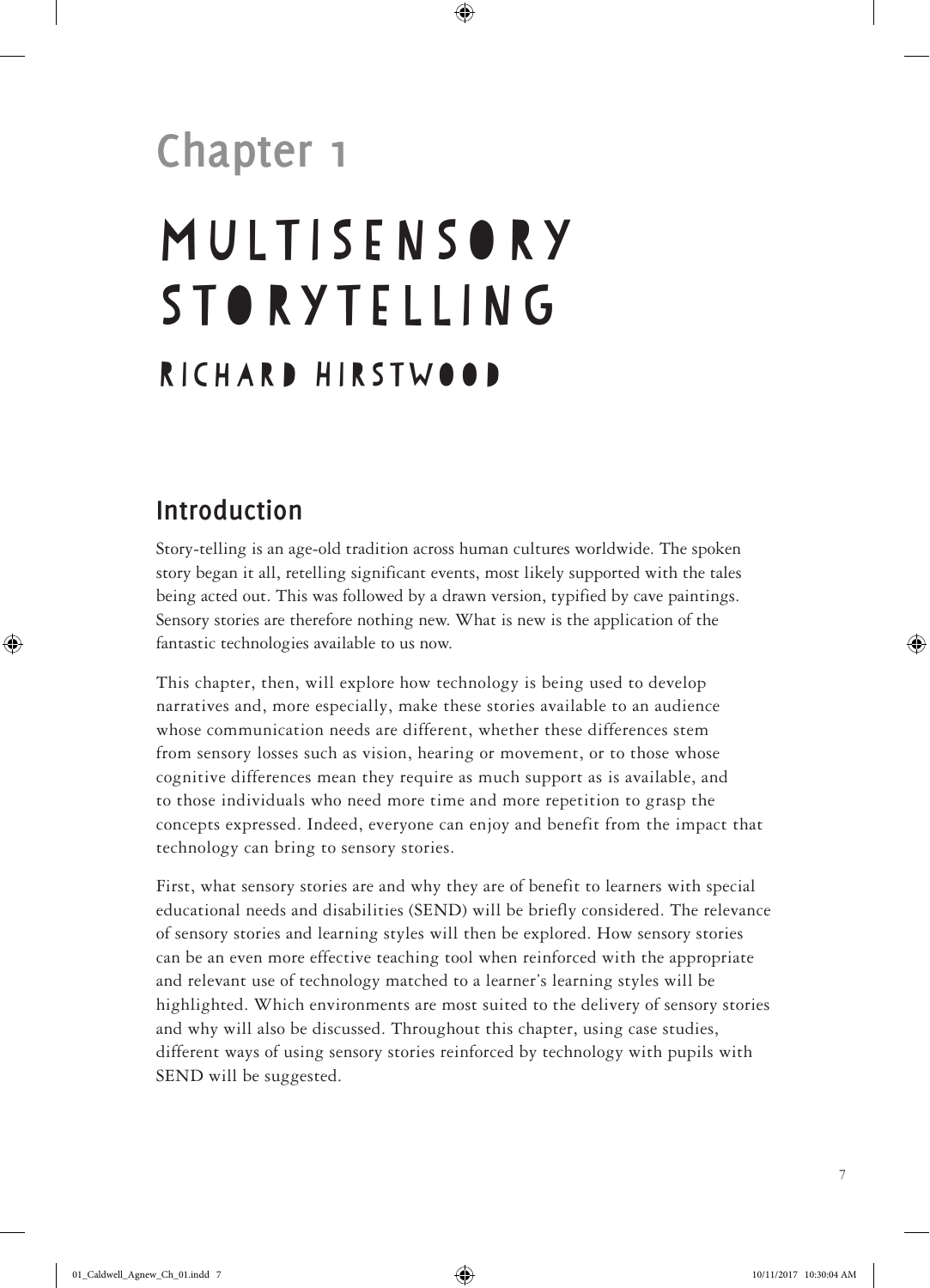### **Learning objectives**

By the end of this chapter you should be able to:

• differentiate a sensory story appropriately, using a wide range of strategies that enable pupils to be taught effectively;

⊕

- create a stimulating learning environment to capture pupils' imagination and engagement in a sensory story;
- understand how technology can reduce/inhibit factors that may cause a barrier to pupils learning and participation in a sensory story;
- match an individual's learning styles to appropriate technology.

### Links to Teachers' Standards

#### **1. Set high expectations which inspire, motivate and challenge pupils**

- establish a safe and stimulating environment for pupils, rooted in mutual respect;
- set goals that stretch and challenge pupils of all backgrounds, abilities and dispositions.

#### **2. Promote good progress and outcomes by pupils**

- be accountable for pupils' attainment, progress and outcomes;
- be aware of pupils' capabilities and their prior knowledge, and plan teaching to build on these;
- guide pupils to reflect on the progress they have made and their emerging needs;
- demonstrate knowledge and understanding of how pupils learn and how this impacts on teaching;
- encourage pupils to take a responsible and conscientious attitude to their own work and study.

#### **5. Adapt teaching to respond to the strengths and needs of all pupils**

- know when and how to differentiate appropriately, using approaches which enable pupils to be taught effectively;
- have a secure understanding of how a range of factors can inhibit pupils' ability to learn, and how best to overcome these;
- demonstrate an awareness of the physical, social and intellectual development of children, and know how to adapt teaching to support pupils' education at different stages of development;
- have a clear understanding of the needs of all pupils, including those with special educational needs; those of high ability; those with English as an additional language; those with disabilities; and be able to use and evaluate distinctive teaching approaches to engage and support them.

#### **6. Make accurate and productive use of assessment**

• give pupils regular feedback, both orally and through accurate marking, and encourage pupils to respond to the feedback.

⊕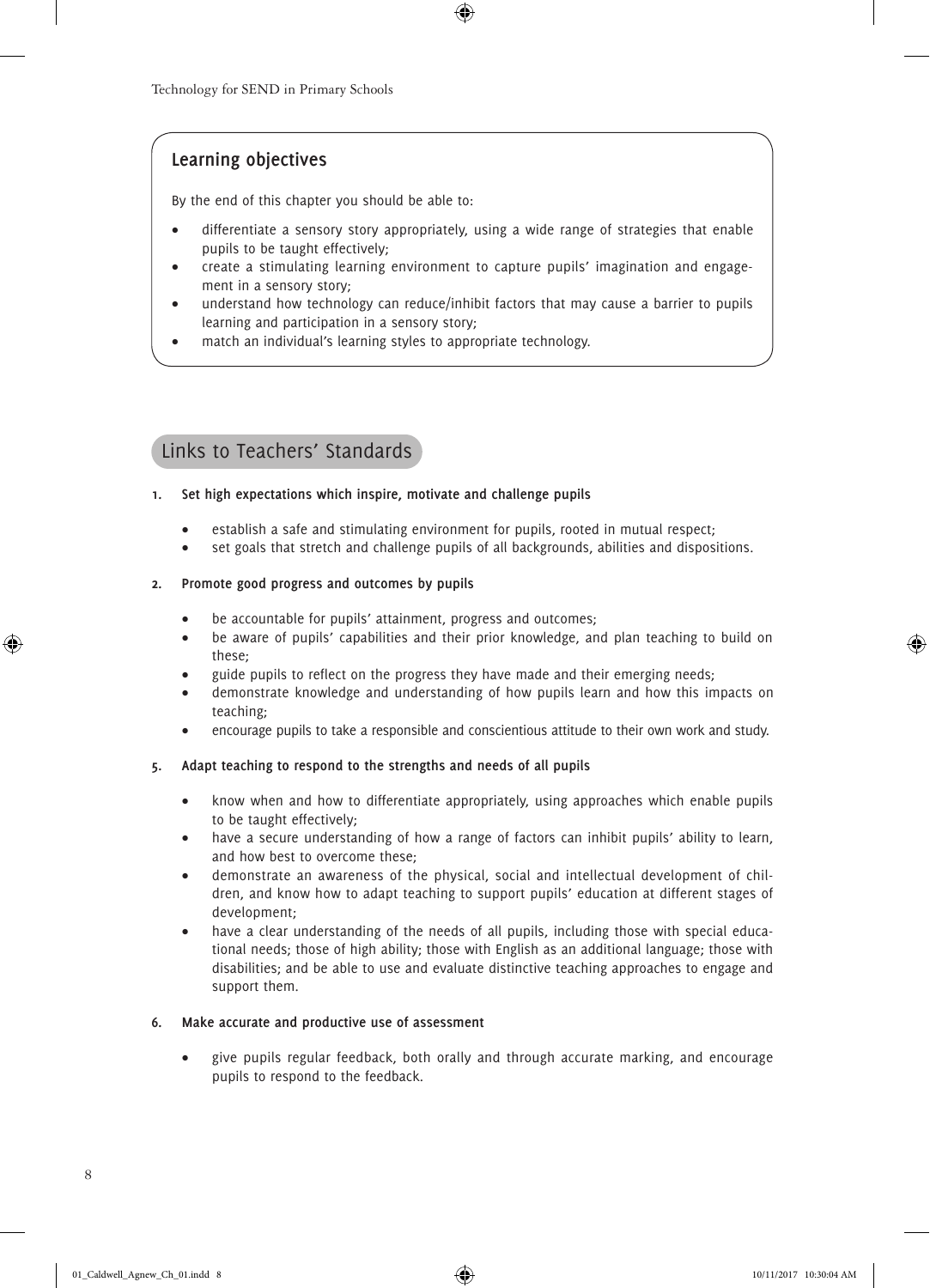## Links to National SENCO Standards

#### *National SENCO Standards (DfE, 2015)*

**9. Develop, implement, monitor and evaluate systems to:** Record and review the progress of children and young people with SEN and/or disabilities;

⊕

**4. Strategies for improving outcomes for pupils with SEN and/or disabilities** The potential of new technologies to support communication, teaching and learning for children and young people with SEN and/or disabilities.

#### **Part C: Personal and Professional Qualities**

There are high expectations for all children and young people with SEN and/or disabilities.

Person-centred approaches build upon and extend the experiences, interests, skills and knowledge of children and young people with SEN and/or disabilities.

## Links to National Curriculum Programmes of Study (DfE, 2013)

**English**: Children use discussion in order to learn; they should be able to elaborate and explain clearly their understanding and ideas.

**Computing:** Children are responsible, competent, confident and creative users of information and communication technology.

# **Case study 1: Sensory stories in the classroom**

Fountaindale School deliver their curriculum through play. This approach relies very much on the inventiveness of the practitioner to create sensory learning opportunities which use appropriate mobile technology to reinforce learning. The use of sensory stories as a teaching tool is embedded in everyday classroom activities.

A class of nine semi-formal learners, all wheelchair users with varied levels of cognitive abilities, are taking part in a lesson about volcanoes. All learn better with enhanced multisensory stimulation, with a strong focus on developing communication skills.

Their learning is delivered through the vehicle of an individual and specifically scripted sensory story, which takes place every Monday at 11am and is repeated weekly, in an expanding series of events, building upon the story week by week. It is designed to revisit areas of the curriculum previously taught and to remind the pupils of concepts they have experienced in previous lessons. An interactive learning wall illustrates the concepts taught and provides a focus for pupils to engage with.

The story develops over the term, expanding in length and complexity as the pupils learn more concepts. The script of the sensory story is set and the sequence does not vary,

♠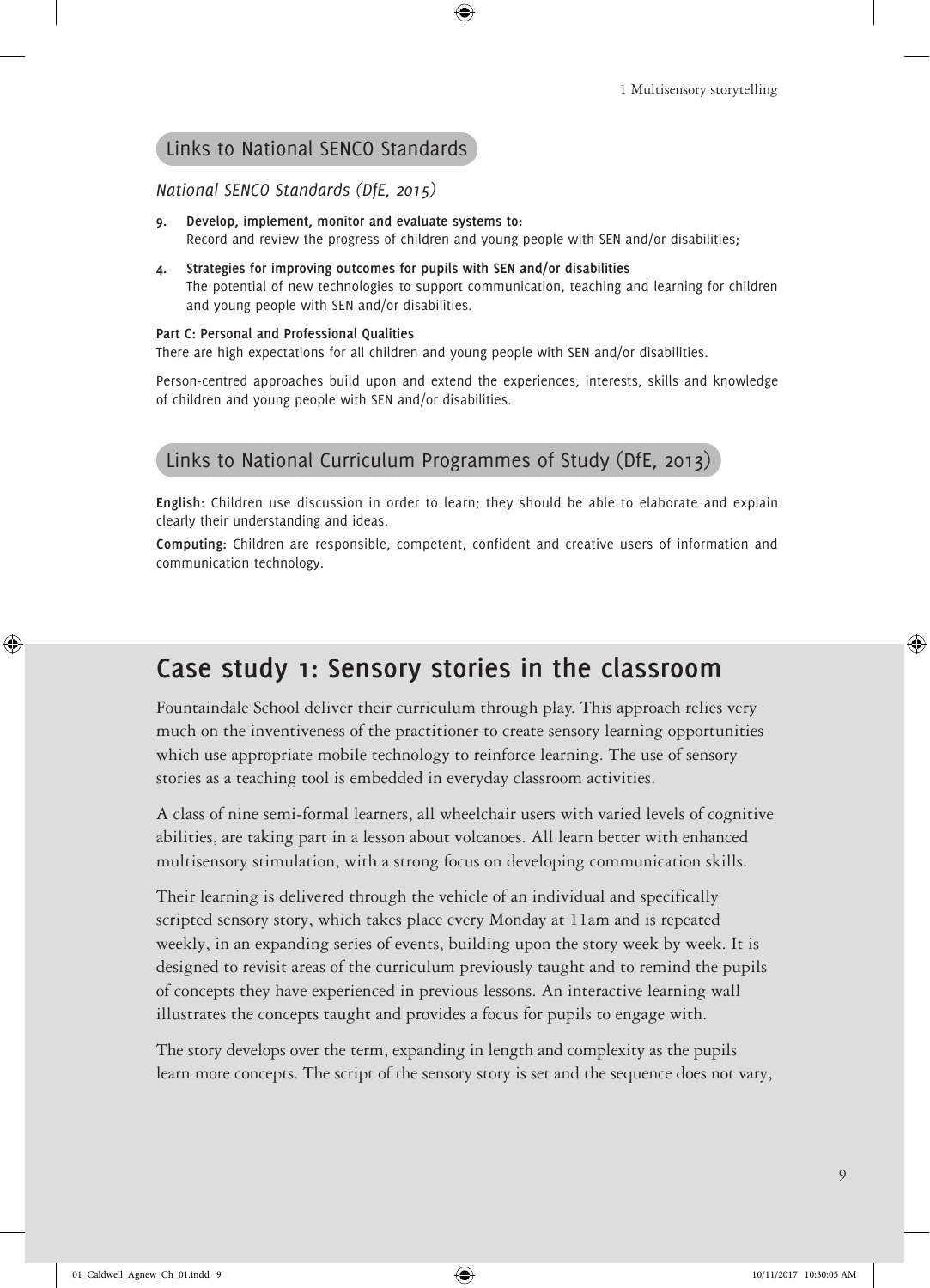which enables the pupils to get to know each part of the story and to begin to predict the next part of the sequence. New concepts are introduced within this familiar context.

 $\bigoplus$ 

What are the key features of this approach?

- The sensory story is unique to the specific curriculum elements the class are learning.
- The story is multisensory and is appropriate to meet the varied learning styles of the pupils.
- The sensory story is carefully scripted and follows the same sequence, adding new concepts within this routine.
- The sensory story is represented in the classroom by a multisensory 'learning wall'.
- Repetition of key concepts within a familiar learning routine reinforces learning for pupils over a greater number of learning opportunities.
- The sensory story is also referred to throughout the week's lessons and specific parts are revisited on a day-to-day basis.

But how is technology used in the classroom for these curriculum sensory stories?

Gathering around the teacher and the learning wall, the pupils experience the sensory story which is told by the teacher, supported by a team of skilled classroom assistants. The technology used in the sensory story is prepared and within reach before the story begins. Relatively simple technology, such as a microphone to give the pupils a voice, is very effective and creates an enthusiasm in the pupils to participate: 'who wants to shout it out?'

The key feature of the technology used here is that it is not being used just for the sake of using technology. It is used to enhance the story and reinforce its concepts. It is used to create impact and drama – to be irresistible for pupils to engage with learning.

It does not feel as if it should not be there. Each carefully chosen piece of technology brings an extra dimension or a reinforcing tool not available to the teacher in any other way.

It does not play a central role. If the technology fails, it is not a problem because it is a part of the story, not the key tool or delivery system.

Care is taken to make sure that this is a multisensory story, not just a sound and lighting experience. So, in addition to the visual and sound technological effects, specific experiences have been identified, created and are offered to enhance the pupils' tactile, gustatory, olfactory, vestibular and proprioceptive sensory skills.

Fountaindale School uses sensory stories as a vehicle for increasing the number of opportunities for pupils to revisit their learning, by the use of repetition of key concepts within a familiar learning routine. The technology used is not the key focus of the story; it is used to reinforce concepts and embed the learning. The technology used is simple and really effective. And, because the technology is kept simple, it works.

♠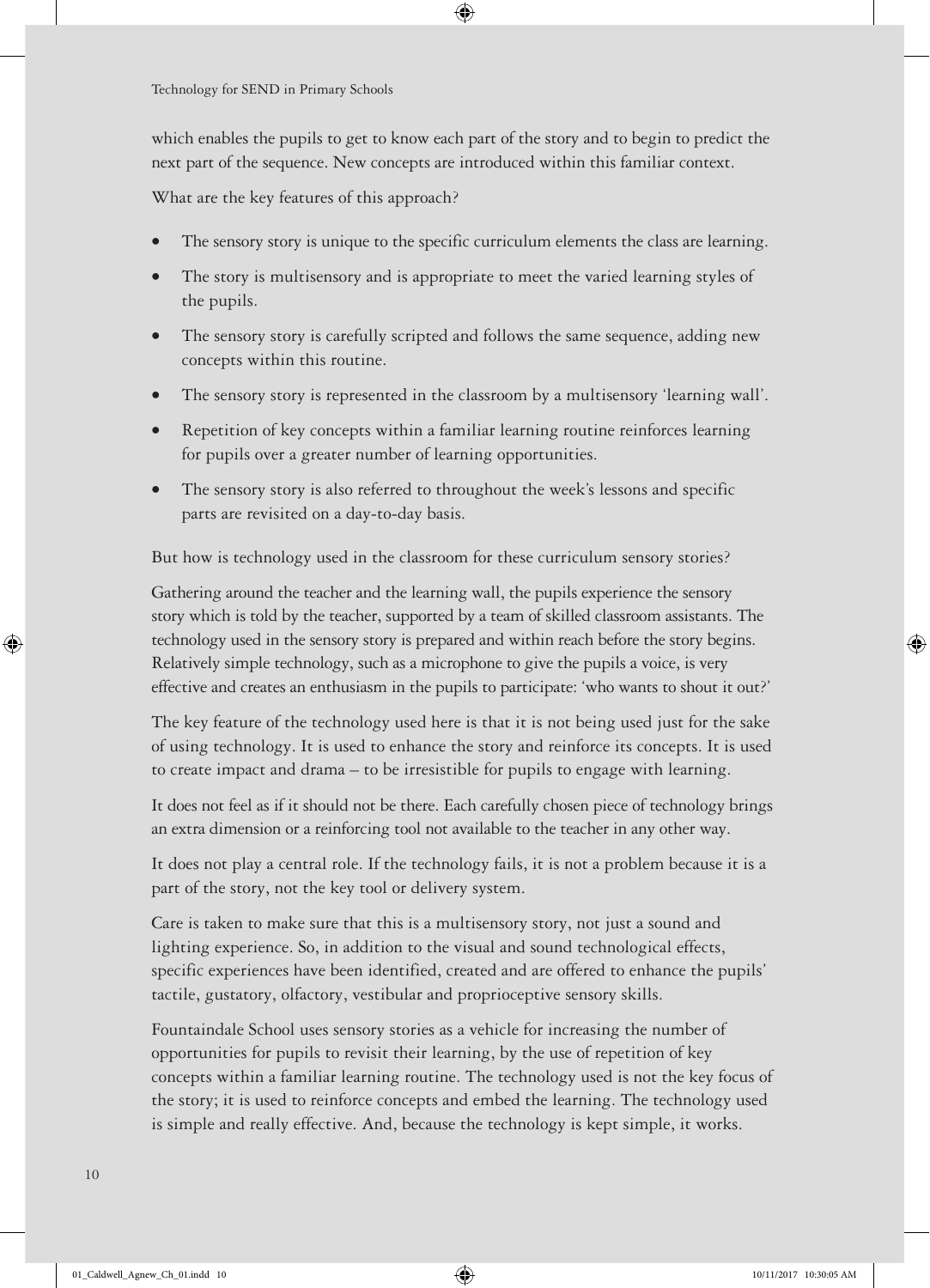## **Reflective questions**

- Should you adapt books as sensory stories or make them up yourself?
- What will be the result of your intervention with a sensory story?
- How will this shape what and how you deliver your sensory story?
- What technology should be chosen to enhance the pupils' learning experience, and why?

↔

# **Case study 2: Solitary or shared stories?**

We often think of a sensory story as being a shared experience – one that promotes interaction, communication and engagement between peers. Supporting technology builds on these core skills. But when can a solitary sensory story with very simple technology be of great benefit?

A teenage boy with autism is finding the traditional classroom teaching situation too demanding. Too many different and changing activities in the classroom mean that he exhibits behaviours that staff find challenging to manage and which result in very limited engagement with any presented activities – lasting brief seconds, if at all.

It is decided to take the session into the sensory room, as this environment offers:

a controllable space;

♠

- reduced visual and sound clutter;
- fewer people to reduce distraction;
- one-to-one attention.

Using one simple stimulus in the sensory room enables the young man to focus on this, rather than having to cope with several different stimuli occurring around the classroom, which is too bombarding.

A simple, repetitive sensory story develops a familiarity to make him at ease in his new environment. Sitting next to the bubble tube, the story 'Many Coloured Days' begins. Coloured switches switch the bubble tube on and off, and control the colours of the bubbles to match those in the story.

No demands to look, listen or be near are made: the calm environment, the bubbles and the storytelling are the attraction for the young man to engage with. The first page is read, then the second. These are repeated, while the bubble tube changes colour, matching the colours in the story. During these first few pages of the story, the young man paces around the room. After repeating these pages several times more,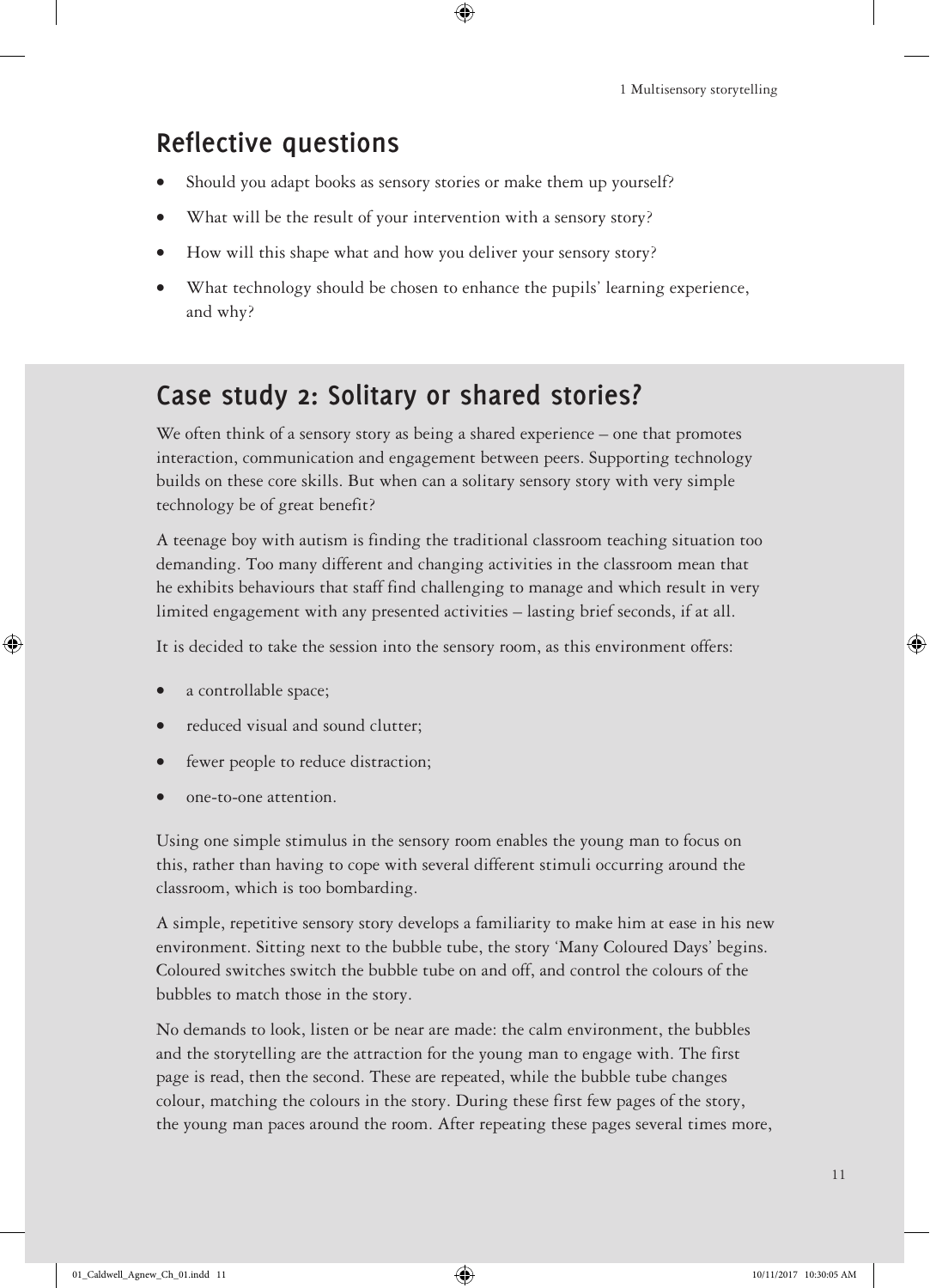his interest is aroused and he comes over and joins the storyteller. Still no demands are made. After repeating the same two pages several times more, spontaneously he presses himself up against the bubble tube and listens. This interaction is on his terms once he becomes familiar with the routine of the story and the colour changing bubbles. He engages for a minute before moving away to the other side of the sensory room. After a few moments, he returns to the bubble tube and the story starts again. This happens four or five times before he really begins to engage and interact. He shows pleasure and enjoyment with the shared sensory story, focusing on the storyteller, the bubbles and the story for the next 20 minutes.

⊕

Could the session have been developed without the bubble tube? The answer, in this case, is no. The young man needed the experience to be multisensory to be engaging. The technology was used to attract his attention and draw him into the session. His interest was initially in the colour-changing bubbles but, as he became more relaxed and familiar with events, he began to explore more of the aspects of the experience available to him. This creates further opportunities for him to engage  $-e.g.$  to control the bubble tube using the switch, as he becomes more and more interested in a broader range of experiences within the sensory space.

For this young man, a solitary sensory story with one multisensory stimulus for focus enabled him to successfully engage with a learning experience.

# **Reflective questions**

- How can we identify when a shared or solitary sensory story is most appropriate?
- By which means can we assess which elements of an environment provide too much or too little stimulation?

# **Case study 3: Sensory stories, iPad apps and 'on-looker' engagement**

Occasionally, the beneficiary of the sensory story is not who you had intended. Using iPad apps and projection can create a reason to interact too strong to refuse, even for pupils described as 'in their own world' or 'difficult to reach'.

A small group of mixed-ability learners are taking a 'virtual' roller-coaster ride using the Coaster Physics app, a pico projector and a white pop-up tent. The story of taking the roller-coaster ride is the vehicle for introducing and practising various mathematical concepts of up/down, fast/slow, etc.

⊕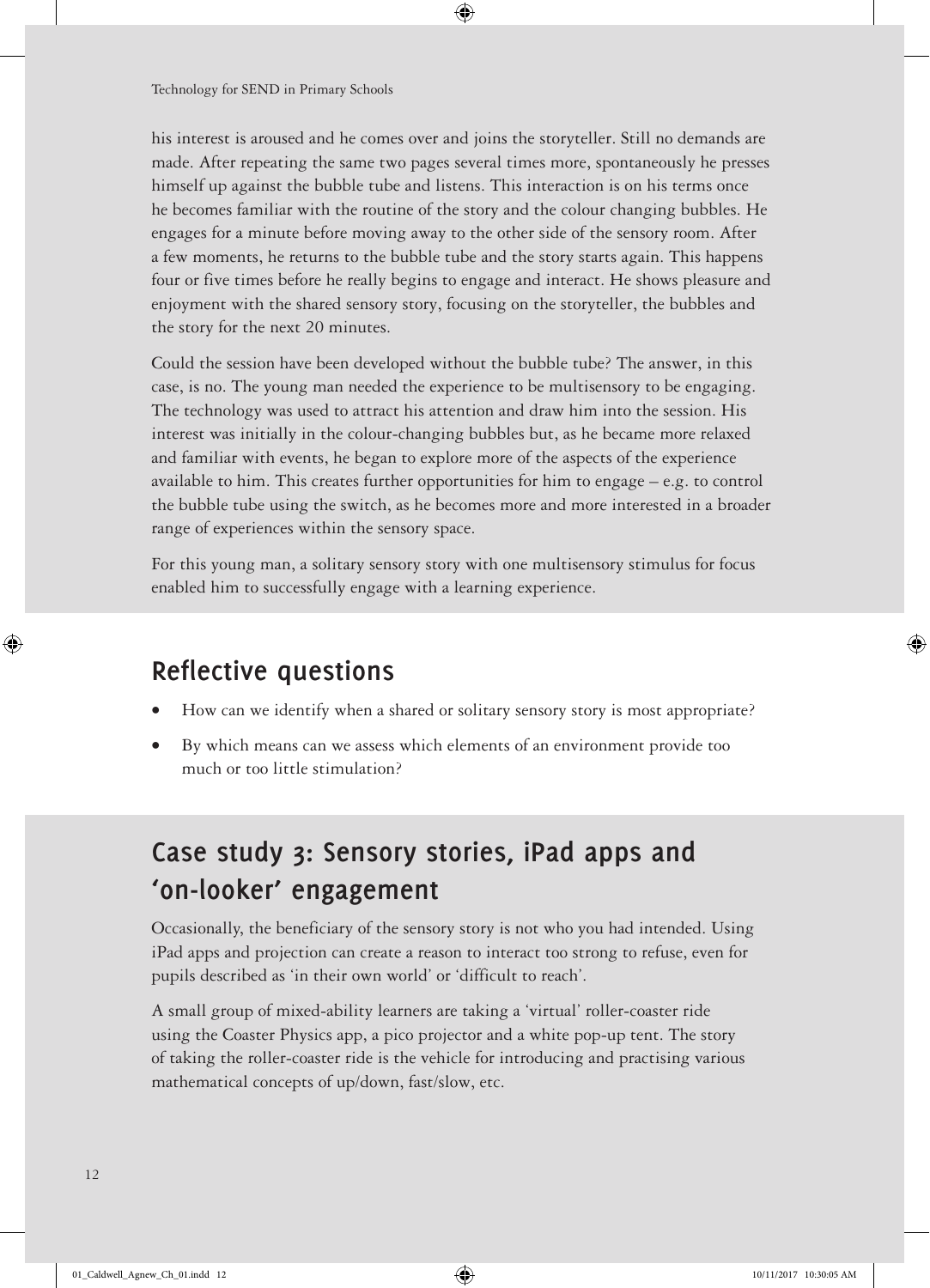One pupil with autism sits away from the group, using 'in ear' headphones to reduce sound 'clutter' and shows little engagement with any aspect of his environment. He finds it difficult to tolerate other people and avoids eye contact.

 $\bigoplus$ 

The group taking the virtual roller-coaster ride are shouting and screaming as they dip and turn, and the initial aim of the session, for the pupil to join the roller-coaster activity, is revised. His 'in ear' headphones reduce the groups' noise, but the large-scale projected image of the roller-coaster remains in his sight.

After several trips around the track, the pupil begins to show a fleeting interest in the visual imagery of the roller-coaster. Maintaining his distance, his gaze is increasingly upon the tent and his level of attention increases.

The group moves on to another activity to explore the mathematical concepts experienced on the roller-coaster. The projected image of the coaster remains on the tent. With a clear space, the boy comes nearer to the tent and the image. The rollercoaster begins with the boy very close to the visual image.

The boy is now very engaged with the roller-coaster experience, secure in the tent environment which is small and which reduces other visual clutter in the space. A classroom assistant moves into the tent, sharing the experience of taking the rollercoaster ride with him. Non-verbal communication strategies reduce the potential bombardment of extra information, which may overload the boy.

For this young boy with autism, who initially could not tolerate a shared activity and was isolated from the group, time and technology proved too engaging for him to ignore. His initial engagement was through technology, but exploration of the story and experiencing the roller-coaster in isolation eventually led to a shared activity and interaction with another individual.

# **Reflective questions**

- How can we use our knowledge of pupils' sensory skills to identify and record progress towards appropriate targets?
- What strategies can you use to make the learning experience irresistible for your pupils to engage with?

## **What is a sensory story?**

A sensory story is one that is brought to life by presenting the narrative using powerful multisensory experiences. In other words, highlighting the visual, auditory, tactile, gustatory, olfactory, vestibular and proprioceptive aspects of the story. Presented in this manner, a

⊕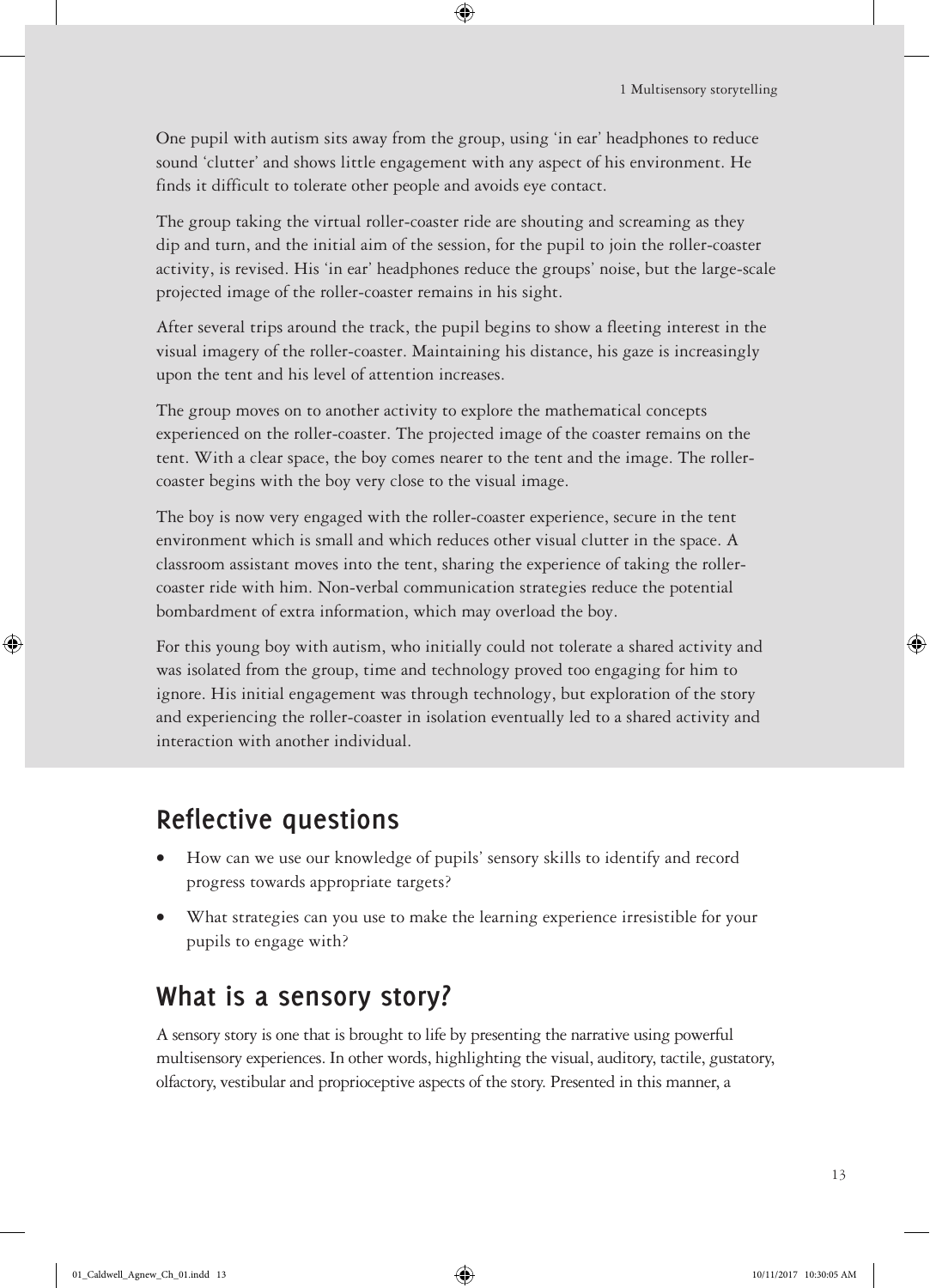sensory story will have greater meaning to a learner who has a sensory loss or multisensory impairment. A strong, but simple story narrative reinforces these sensory elements.

 $\circledast$ 

## Sensory stories and learning styles

Learning styles, as described by Howard Gardner (1983), support the idea of delivering stories in a multisensory fashion, to ensure the inclusion of learners with a variety of learning styles. As learners may have a combination of different learning styles, a sensory story ensures that learning is delivered via multiple accessible channels rather than a single one, which may or may not be accessible for that specific learner at that specific time. Later, we will explore in more detail the relevance of learning styles to sensory stories, matched with appropriate technology.

## Who benefits from a sensory story?

For all learners, with or without SEND, sensory stories can be much more meaningful than stories read in the traditional manner. A learner with a hearing impairment is given the opportunity to experience the story using their stronger/other sensory skills – i.e. 'feeling' and 'seeing' the story, rather than experiencing the story only via their impaired sensory skill – their hearing. Multisensory presentation of a story 'scaffolds' weaker/ impaired sensory skills using a learner's more dominant/stronger sensory skills. For learners with autism, a sensory story can have the predictability required to help them become familiar with a specific learning experience or routine. Repetition and familiarity reduce anxiety and confusion, enabling the learner with autism to engage more easily in their learning. However, sensory stories are also of benefit to individuals with communication impairments, social, emotional and mental health issues, and dementia – not just learners with complex learning needs.

## Sensory stories and repetition, repetition, repetition

One of the strengths of a sensory story is that it is often repeated many times over, as indeed it should be. We saw from the case study of Fountaindale School how they use repetition to strengthen learning for their pupils. Preece and Zhao's (2015) sensory storytelling strategy noted the importance of consistency and structure. The learning experience becomes embedded and meaningful, helping a learner to develop communication skills, as well as other skills such as prediction and concept formation.

Neuroscience also supports this premise. The brain needs to practise to develop. In brief, the cells in the brain communicate via chemicals linking cells to cells. When this process is repeated many times, the chemical, or message, becomes more adept at travelling between the two neurons. Repetition of this process embeds the skill to the point where it becomes easier and, sometimes, almost automatic. This is summed up by the phrase *Cells that fire together, wire together* (Hebbian theory) outlined by Siegrid Löwel (1949).

⊕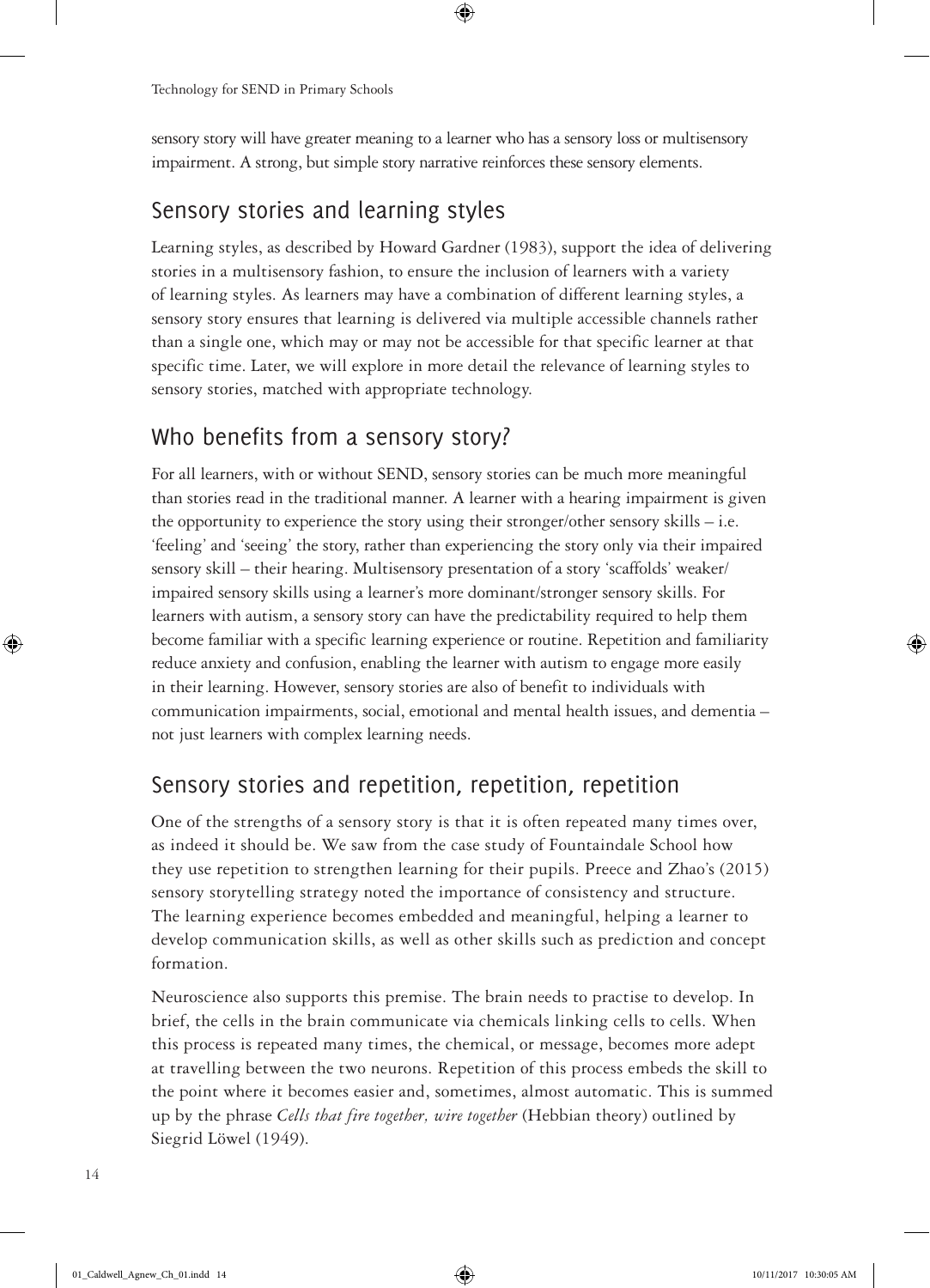## When is technology appropriate for a sensory story?

Technology should enhance a sensory story, empower learners to engage with the experience and bring an extra dimension not possible in another way. It should be used so that the learners have access to a broader, more appropriate, method of story delivery.

 $\bm \Theta$ 

Our technological toolkit should be appropriate and empowering. So, use an iPad because the content is more engaging for a visual learner; use a bubble tube because the learner can feel the experience as well as see it; or use a switch to enable the learner to make a meaningful contribution, or to take a turn, in the sequence of the story.

Technology is not appropriate for a sensory story when its impact/effect is not understood by the practitioner; when the practitioner is unfamiliar with how to operate it; when it is not relevant or its meaning within the story has not been fully considered; when it is not accessible to the learners or its justification in the story toolkit is because it is 'new'.

## Differentiation of the sensory story

Technology can really enhance a sensory story by delivering strong sensory stimuli. However, different learners access the sensory information in the sensory story at different levels, irrespective of how it is presented to them. These levels are described below.

#### *Level one: experiential learners*

Learners begin to show an awareness to sensory input. These sensory experiences reinforce the brain's response to an action or a 'unique event' (as described by Norman Doidge), developing a recognition of consistently presented sensory experiences.

At this level of interaction, the learner will experience:

- vision: light/dark/colour/form/shape;
- hearing: frequency, soft/loud, fast/slow, stationary, directional, motion;
- touch: soft/hard/smooth/rough/stationary/motion;
- taste: bitter/sweet/salt/sour/related;
- smell: pleasant/unpleasant/related.

#### *Level two: understanding elements*

A learner may experience and understand key elements or concepts of the theme or session in isolation, but not generalise it to other related concepts/themes.

#### *Level three: fully engaged with learning*

Learners working at this level understand the sequence of the story, and the concepts and outcomes contained within it.

15

⊕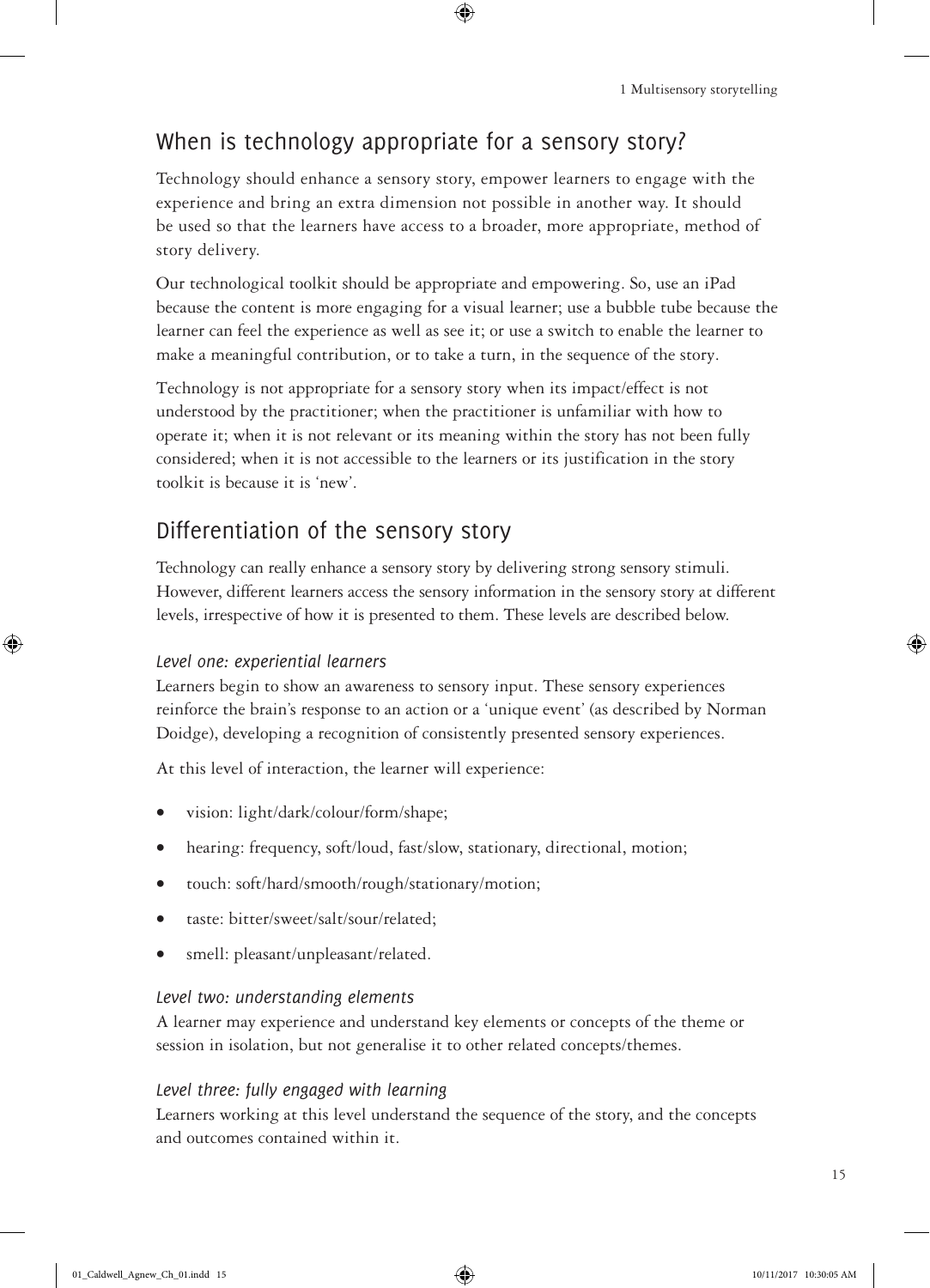## Matching technology to learning styles in a sensory story

 $\circledast$ 

The work of such people as Howard Gardner (1983) and Barbara Prashnig (1998) has raised the profile of individual learning styles or, as Clive Smith describes them, 'learning strengths' (Hirstwood and Smith, 2012).

Yet, there is little reference to the concept of individual learning styles in the education of pupils with SEND. Where reference is made, it all almost universally focuses upon the visual learning style, as promoted by and reinforced by the work of Temple Grandin (1995) in *Thinking in Pictures*.

So, does the concept of learning styles have any further positive contribution to make to our teaching style when working with learners with SEND?

Much of the technology employed in sensory stories is visual and practitioners need to ensure that technology is also employed to support the development of the other senses. We need to create and deliver sensory stories that meet an individual's multiple learning styles, utilising the most appropriate technology available to us.

However, a word of caution. While it is useful to offer multiple ways of accessing learning, it may not be as useful to identify an individual as only a particular type of learner – i.e. only a visual learner etc. Hood *et al*. (2017) offer a different viewpoint on evidence supporting the existence of learning styles.

Below, we look at the various learning styles, as described by Howard Gardner, and offer suggestions as to how technology can be matched to these and incorporated into an individual's learning experiences during a sensory story.

## **Portable technology**

iPads, android devices and portable laptops are wonderful tools and are increasingly available to use within your sensory story. In a digital world where content is king, a good internet connection and an account with Apple's App Store or the Android Play Store will mean that you have access to a massive number of apps, covering some subjects you know and those you may never have heard of. However, beware. Steve Jobs famously said: 'There's an app for that', a phrase that is now trademarked by Apple, and he was right. Too many apps are not necessarily a good thing.

Evaluate each app in terms of its value and effectiveness for its role in the story.

- Is it relevant?
- Is it motivating?
- What skills will it target?

⊕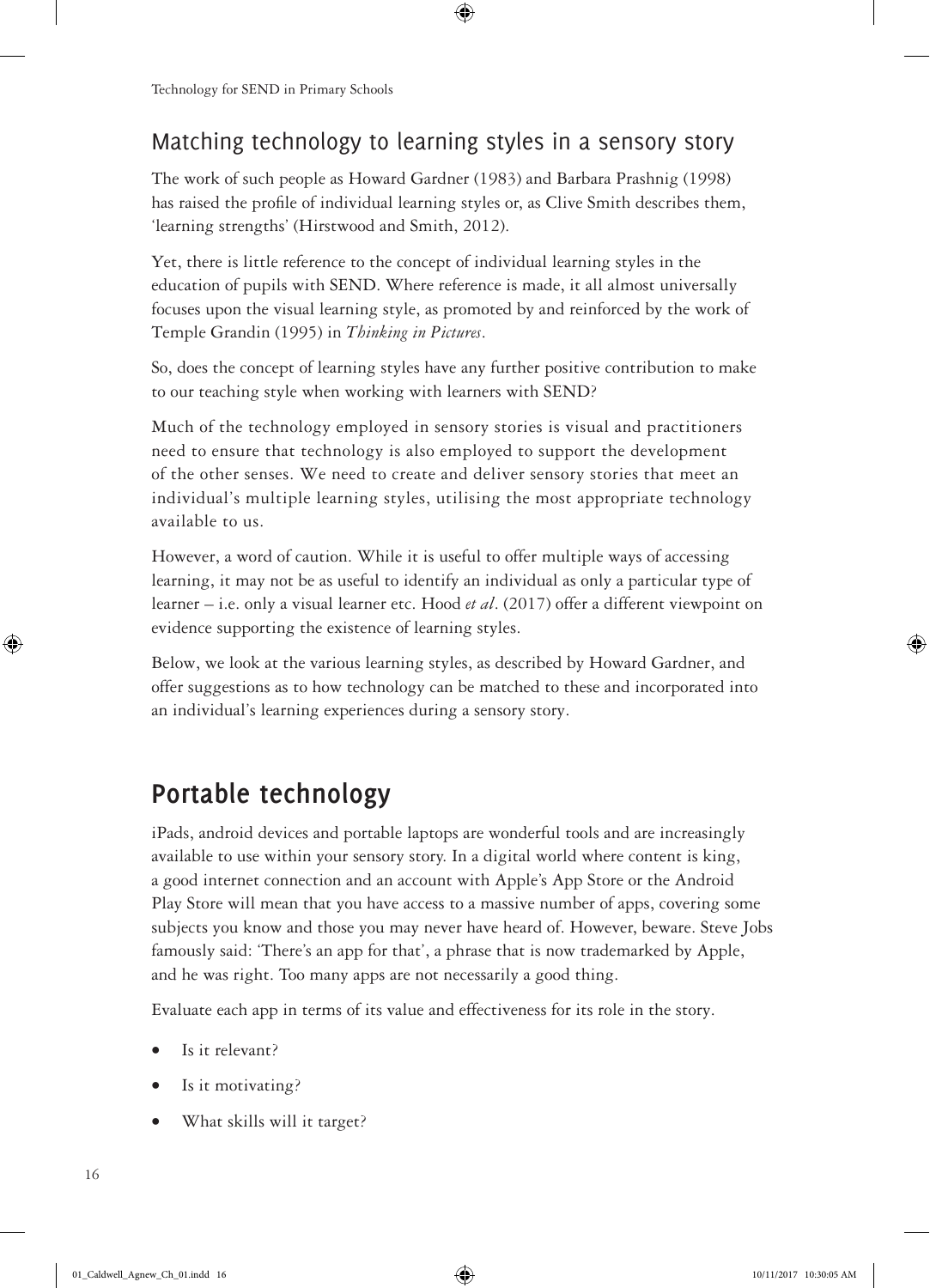- Can you individualise the content?
- What feedback will it give to the learner?

Think of an app as a tool. What will it enable you to do that you cannot do now? Can you break down the app into manageable parts so you do not overwhelm the learner with too much information?

 $\bigcirc$ 

'Epic Citadel', mentioned later in this chapter, is the backdrop for Infinity Blade. A medieval kingdom, it provides the ability for the learner to explore each part of the citadel. It is not a story as such, but it is a blank canvas for you to create your sensory story against.

Mobile technology also gives the practitioner the ability to connect to a projector, creating a large-scale or small image as required (see Visual Learning Styles for further information about projectors). Additional props, such as tents, umbrellas, mosquito nets and sheets bring the visual imagery to life, while reducing other visual distractions – i.e. glare from the windows.

# **Immersive rooms and sensory stories**

What is an immersive room? A sensory room could be described as an immersive room, as could a tent or a cardboard box. In many schools, immersive rooms are what some people term 'digital environments' or 'visual digital environments'. The term 'immersive room' is used in this context to describe a blank canvas, where all walls can be covered in projected still or moving imagery.

Immersive rooms with interactive hot-spots can give the learners a chance to interact in a way with a story or experience, which is not achievable in a traditional sensory room or other environment. Learners may explore the scenario independently, creating their own contribution to the story. However, some learners may find the increased stimuli the vestibular and proprioceptive systems are exposed to in an immersive environment too unbalancing and unnerving to engage with learning.

As the technology in immersive environments continues to develop, we may find a greater reliability and controllability of these systems, which will be easier for the practitioner to use.

Many bespoke immersive systems seen in schools today lack the content required to meet the needs of an ever-changing group of learners. New content may not be easy to generate for the practitioner, who then relies on pre-loaded content to contribute to the story or scenario.

We must also be mindful that immersive rooms should not just be a digital visual environment for a sensory story. A true sensory story should also focus on and support the learner's other sensory systems.

⊕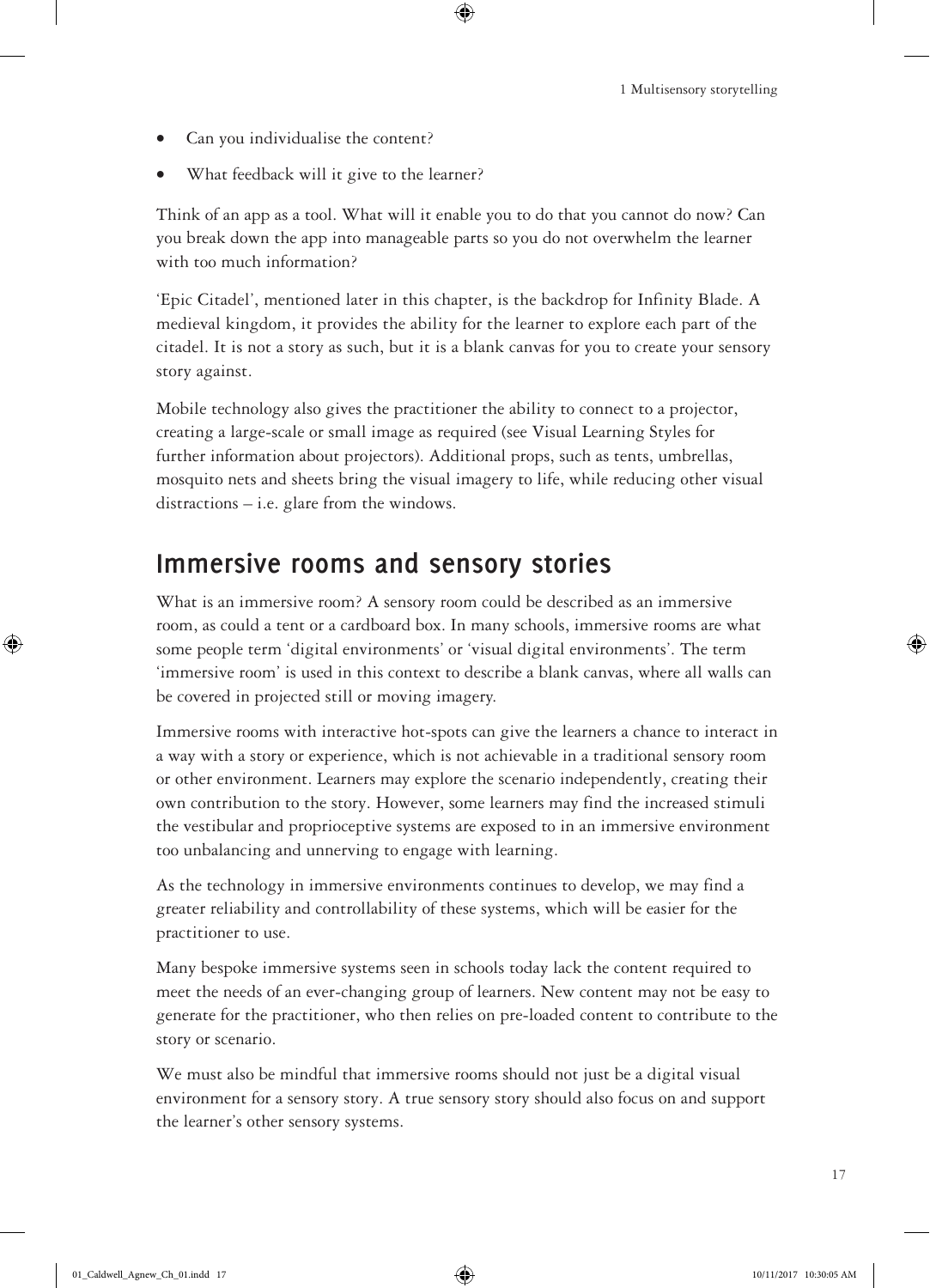## Sensory stories in multisensory rooms

A multisensory room offers practitioners a controlled space to focus on the development of a learner's visual, auditory, tactile, gustatory, olfactory, vestibular and proprioceptive senses – the whole sensory system. Unlike other spaces, such as a classroom, practitioners have a high degree of control over the sensory stimulus presented. Professor Paul Pagliano (2012) reminds us that a well-designed sensory room is a place where we can *increase or decrease a stimulus and use it in isolation or in combination*. In other words, custom design the space and sensory stimuli for optimal learning for an individual.

⊕

The multisensory room is often jam-packed full of technology. Some systems are based on PC software and may be difficult to program and therefore control. Complex control systems often mean that the sensory room may be underused or focus mostly on visual and auditory effects.

Here's where the 'AAA' principles of a multisensory room fit in – availability, appropriateness and achievability. Your multisensory tools and equipment need to be available when you need them and to work first time. Does your multisensory room really suit all the learning styles and needs of the learners who use it? For example, a visually cluttered room certainly will not suit the learning style of those with autism. Does the design of your multisensory room mean that it allows all practitioners to use the equipment without a vast technical knowledge? Simplicity is often the best way forward. Why have lots of complicated equipment (that no one will use) when you can have a few easy to operate and effective multisensory tools that will be in continuous use?

In terms of their sensory system, what can the learner experience in a multisensory room? Here, the potential is only limited by the practitioners' imagination. From the more obvious visual awareness/fixation/tracking to reducing light sensitivity; from auditory discrimination to auditory sequencing; from awareness, responding and initiation to awareness of others; exploring 'self' or turn-taking with another – the learning opportunities are endless. Bozic (1997) comments that *educational technology cannot be evaluated in isolation from the educational practices within which it is situated*. In other words, the technology itself is only as important as the way in which the practitioner uses it.

Each piece of equipment or technology in the sensory space should be regarded as a tool – a means to an end, delivered via the vehicle of a sensory story. How will using a bubble tube enable the learner to develop sound location skills? For learners who need to establish joint attention, how will using small-scale projected images facilitate this?

So, the sensory room provides an ideal environment to combine strong sensory stimuli with the simple narrative of a story. Learners may engage on a variety

⊕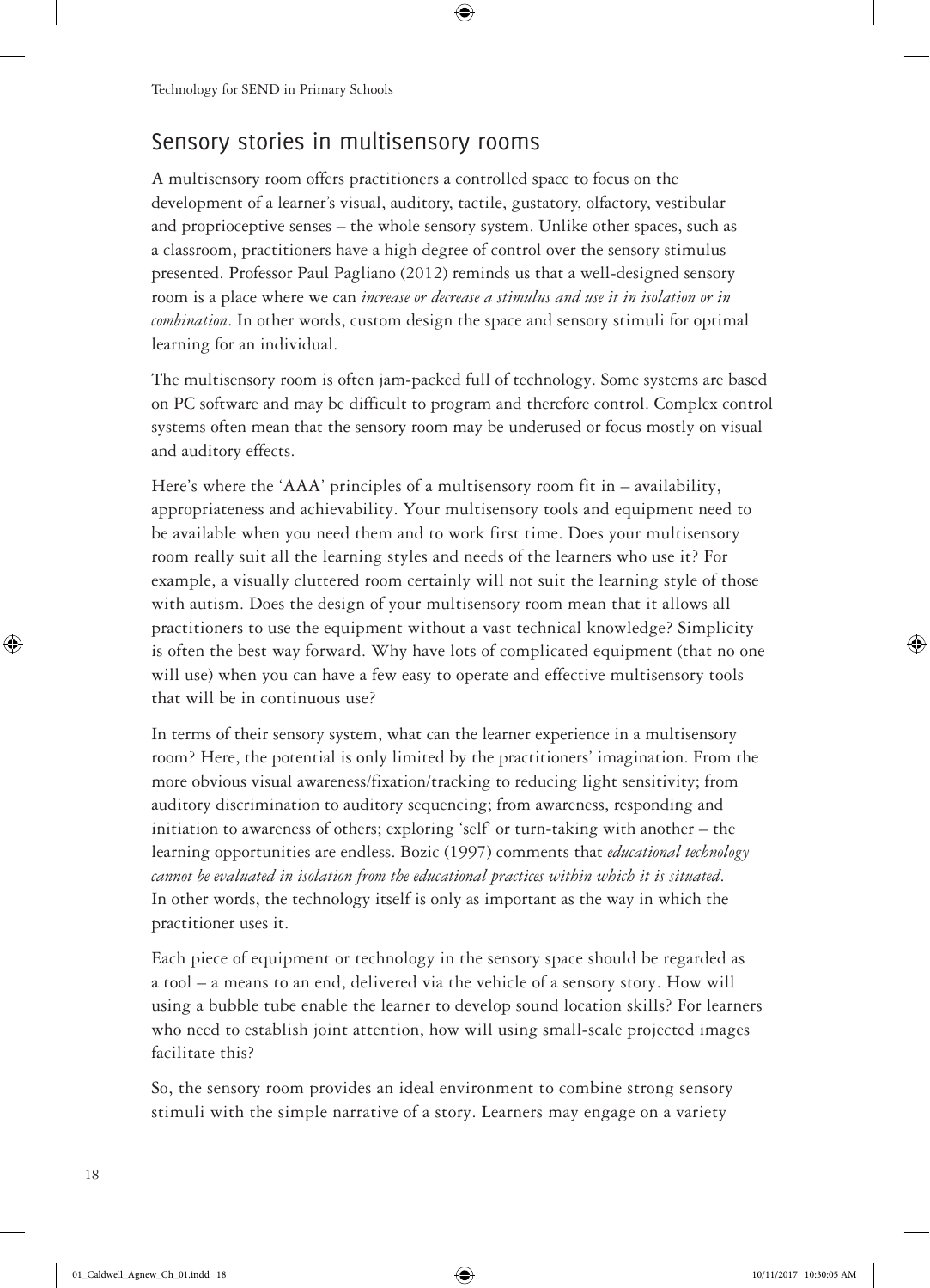of levels, from simple experiential to more fully immersive. The multisensory approach offers potential for learners to become involved with the narrative content through a range of sensory routes, resulting in a higher level of interactivity.

⊕

#### **Summary and Key Points**

This chapter has explored the many ways in which technology has a role to play in sensory storytelling. From specific technology and apps to more 'low-tech' interventions, we have seen how these tools can contribute to the creation of an engaging and irresistible learning experience within a sensory story. We have explored how technology can support or detract from a learning opportunity, which is often dependent on the practitioner's skill in using the specific technology. Never forget, however, that the most engaging, multisensory experience in a learner's world is you.

## References

⊕

Bozic, N (1997) Constructing the room: Multisensory rooms in educational contexts*. European Journal of Special Needs Education*, 12(1): 54–70.

Department for Education (DfE) (2013) *The National Curriculum in England: Key Stages 1 and 2 Framework*. Available at: www.gov.uk/government/publications/national-curriculum-in-england-primary-curriculum (accessed 6 December 2016).

Department for Education (2015) *SEND Code of Practice: 0–25 years*. Available at: www.gov.uk/ government/publications/send-code-of-practice-0-to-25 (accessed 28 July 2017).

Doidge, N (2007) *The Brain that Changes Itself: Stories of Personal Triumph from the Frontiers of Brain Science.* London: Penguin.

Gardner, H (1983) *Frames of Mind: The Theory of Multiple Intelligences*. London: Fontana Press.

Grandin, T (1995) *Thinking in Pictures*. New York: Vintage Books/Random House.

Hirstwood, R and Smith, C (2012) Learning styles and autism. Available at: www.hirstwood.com/coursenotes/autism-pages/learning-styles-and-autism (accessed 20 June 2017).

Hood, B *et al*. (2017) No evidence to back idea of learning styles*.* Available at: www.theguardian.com/ education/2017/mar/12/no-evidence-to-back-idea-of-learning-styles (accessed 20 June 2017).

Löwel, S (1949) *The Organization of Behavior*. New York: Wiley & Sons.

Pagliano, P (2012) *The Multisensory Handbook*. London: Routledge.

Prashnig, B (1998) *The Power of Diversity: New Ways of Learning and Teaching through Learning Styles*. Auckland, NZ: David Bateman.

Preece, D and Zhao, Y (2015) Multi-sensory storytelling: A tool for teaching or an intervention. *British Journal of Special Education*, 42(4): 429–43.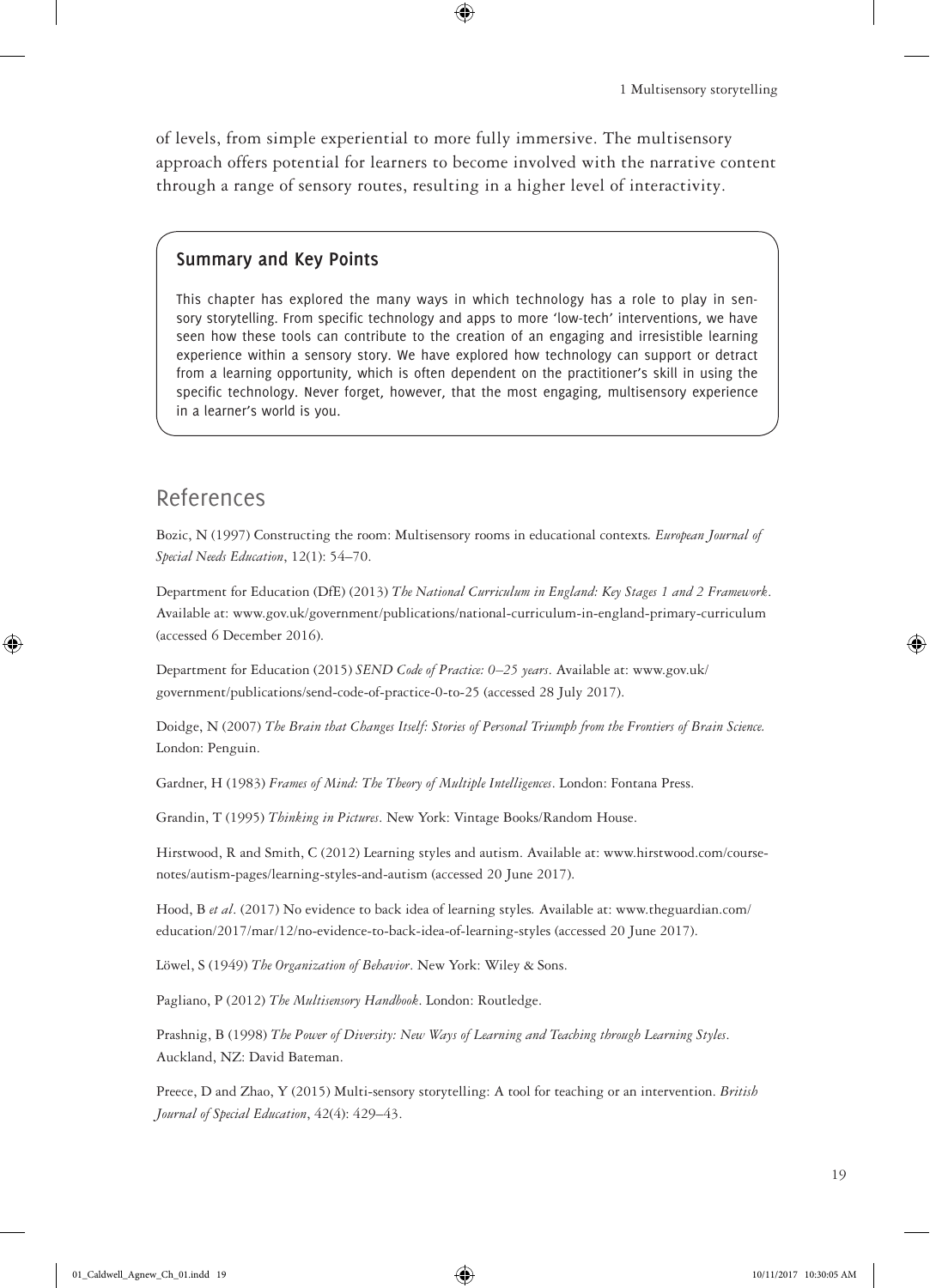# Apps and tools for multisensory storytelling

 $\bigoplus$ 

| App or tool                                                     | What it does                                                                                                                                                                              | Type               |  |  |
|-----------------------------------------------------------------|-------------------------------------------------------------------------------------------------------------------------------------------------------------------------------------------|--------------------|--|--|
| Sound and music                                                 |                                                                                                                                                                                           |                    |  |  |
| Roland VT3 Voice<br>Transformer                                 | Change the tone/pitch/frequency of the storyteller's voice<br>Enable learners to contribute a vocalisation to the story<br>Turn a voice into a musical instrument and sing with harmonies | Hardware           |  |  |
| Songify by Smule                                                | Automatically turns speech into music.                                                                                                                                                    | i0s and<br>Android |  |  |
| <b>CSTR Physics</b>                                             | Design and ride your very own realistic roller coaster, and see how<br>variables like speed, acceleration, energy and g-force change as you<br>ride along the track.                      | i0S                |  |  |
| Can be used with:<br>Car Dash by Andy<br>Pidcock                | Car dash is music which stops and starts, providing the learner<br>with the opportunity to start/stop the roller coaster in the CSTR Physics<br>App.<br>https://youtu.be/hS826kzMn5c      | YouTube            |  |  |
| ThumbJam                                                        | An iPad synth which realistically re-creates the sound of many<br>instruments like violins and pianos.                                                                                    | i0S                |  |  |
| Bloom by Brian<br>Eno                                           | Allows you to create elaborate patterns and unique melodies by simply<br>tapping the screen.                                                                                              | i0S                |  |  |
| Can be used with:<br>WoWee                                      | A portable gel speaker which turns any surface into a subwoofer,<br>emitting strong vibrations making sound accessible for those with a<br>hearing loss.                                  | Hardware           |  |  |
|                                                                 | http://www.woweeone.com/                                                                                                                                                                  |                    |  |  |
| Pretorian<br>Applicator                                         | A bluetooth device which acts as a switch interface between a switch<br>and an iOS or Android device.                                                                                     | Hardware           |  |  |
|                                                                 | http://www.pretorianuk.com/applicator                                                                                                                                                     |                    |  |  |
| Can be used with:<br>Drawing with Stars                         | An app, which can be switch controlled, and allows you to draw with<br>animated stars.                                                                                                    | i0S                |  |  |
| by L'Escapadou<br>and with:<br>Sensory Sound<br>Box by Cognable | This is a developmental touch skills app, with the capacity for switch<br>control. It was made for children with complex learning needs including<br>autism and visual impairment.        | i0S                |  |  |
| Sensory Light Box<br>by Cognable                                | Light Box uses abstract animation and sound to introduce basic touch<br>skills and awareness.                                                                                             | i0S                |  |  |
| Little Fox Music<br>Box by Fox and<br>Sheep GmbH                | An interactive sing-along book, with the ability to record your own<br>songs.                                                                                                             | i0S                |  |  |
| Sources of music                                                | SoundCloud - https://soundcloud.com/                                                                                                                                                      | Web Tools          |  |  |
| to accompany<br>your Sensory Story                              | Spotify - https://www.spotify.com/uk/                                                                                                                                                     |                    |  |  |
| include:                                                        | Amazon Music - https://www.amazon.co.uk/gp/dmusic/promotions/<br>PrimeMusic                                                                                                               |                    |  |  |
|                                                                 | Apple Music - http://www.apple.com/uk/music/                                                                                                                                              |                    |  |  |
|                                                                 | Andy Pidcock - http://www.andypidcock.com/                                                                                                                                                |                    |  |  |

 $\bigoplus$ 

 $\bigoplus$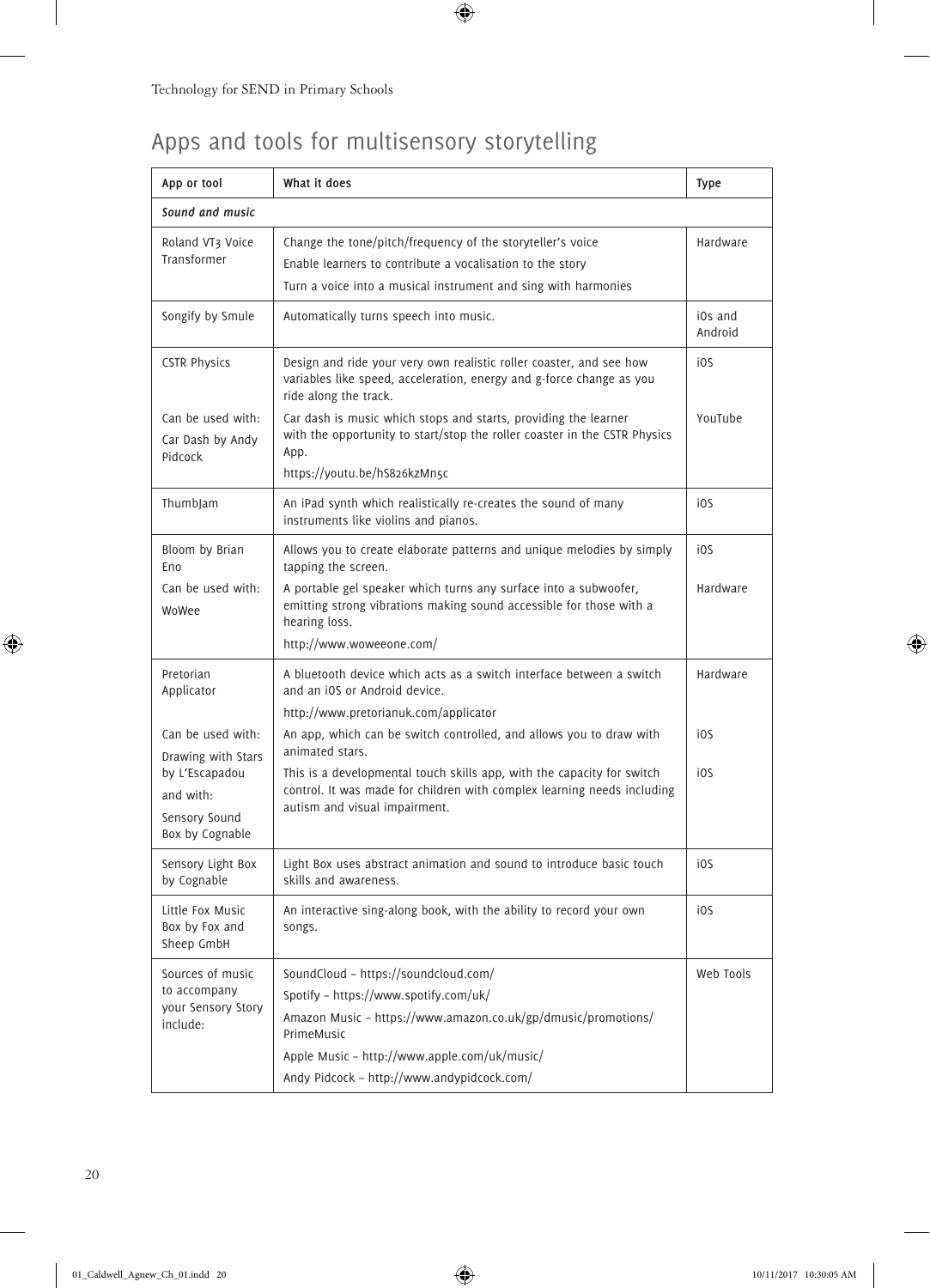$\mathbf{I}$ 

| App or tool                                                               | What it does                                                                                                                                                                                                                                                                                                                                    | <b>Type</b>                               |  |  |
|---------------------------------------------------------------------------|-------------------------------------------------------------------------------------------------------------------------------------------------------------------------------------------------------------------------------------------------------------------------------------------------------------------------------------------------|-------------------------------------------|--|--|
| Noise cancelling<br>headphones                                            | For some learners, particularly those with autism, noise-cancelling<br>headphones give them the ability to modulate/regulate sensory stimuli<br>around them. A transition from these to bone conduction headphones<br>would maintain the ability to self-modulate whilst developing<br>awareness to background sounds within their environment. | Hardware                                  |  |  |
| Bone conduction<br>headphones                                             | https://aftershokz.co.uk/                                                                                                                                                                                                                                                                                                                       | Hardware                                  |  |  |
| Kinaesthetic apps                                                         |                                                                                                                                                                                                                                                                                                                                                 |                                           |  |  |
| Xbox<br>Playstation                                                       | Gesture controlled technology enables learners to interact with their<br>learning, but is rarely seen in special schools. However, these platforms<br>do offer games and experiences relevant to our learners.                                                                                                                                  | Hardware                                  |  |  |
| Sound Beam                                                                | A touch free device which uses sensor technology to translate body<br>movement into music and sound.<br>http://www.soundbeam.co.uk/                                                                                                                                                                                                             | Hardware                                  |  |  |
| Omi Vista by OMI                                                          | A projection system that responds to gesture and movement, creating<br>dynamic images on any surface.<br>http://omi.uk/omivista-interactive-floor/                                                                                                                                                                                              | Hardware                                  |  |  |
| Magic Carpet by<br>Sensory Guru                                           | A dynamic projection system, creating dynamic imagery.<br>http://www.sensoryguru.com/product/mobile-magic-carpet/                                                                                                                                                                                                                               | Hardware                                  |  |  |
| Epic Citadel by<br>Unreal Engine                                          | Allows players to explore a medieval landscape and to navigate through<br>a fictional castle realm with various areas such as a circus bazaar, a<br>river and a cathedral.                                                                                                                                                                      | i0S and<br>Android                        |  |  |
| Color Band<br>Can be used with:<br>Many Coloured<br>Days by Dr Seuss      | Create a picture or draw simple shapes on the iPad, each picture will<br>create a sound when triggered by a hand/arm/body movement which is<br>seen by the camera.<br>A story exploring a variety of different moods linked to a colour.                                                                                                        | i0S<br><b>Book</b>                        |  |  |
| Intra-personal learning                                                   |                                                                                                                                                                                                                                                                                                                                                 |                                           |  |  |
| Pico Projector                                                            | A palm sized LED projector, with 80 to 200 lumens depending on the<br>model chosen. Used to project images/apps/movies into a white tent or<br>onto a white umbrella, to create an individual learning environment.<br>http://www.personalprojector.co.uk/                                                                                      | Hardware                                  |  |  |
| Sphero BB8                                                                | An app enabled droid. Controlled by one individual, but perhaps<br>negotiating an evolving obstacle course created by others.<br>http://www.sphero.com/starwars/bb8                                                                                                                                                                             | Hardware<br>and i0S and<br>Android<br>App |  |  |
| Camera                                                                    | Taking photographs can be an individual/group activity - for example<br>capturing the story clues on camera during a team treasure hunt<br>activity.                                                                                                                                                                                            | i0S or<br>Android                         |  |  |
| Inter-personal learning: Technology and apps to support group experiences |                                                                                                                                                                                                                                                                                                                                                 |                                           |  |  |
| The Adventures<br>of TinTin by<br>Moulinsart                              | An app depicting the story of TinTin, which presents choices to be<br>made by the group experiencing the story.                                                                                                                                                                                                                                 | i0S and<br>Android                        |  |  |

 $\bigoplus$ 

 $\bigoplus$ 

 $\overline{\phantom{a}}$ 

 $\bigoplus$ 

21